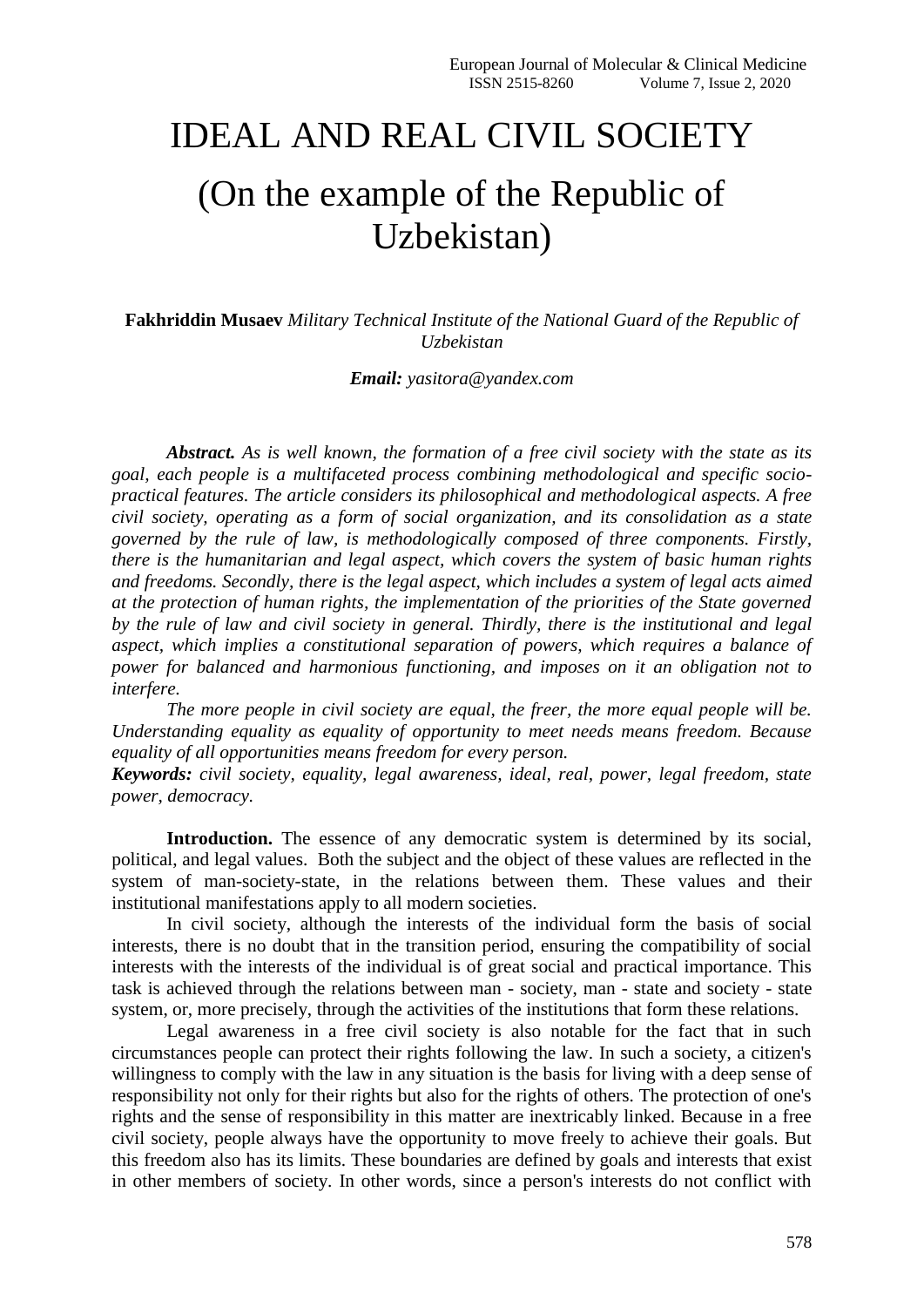those of other members of society, he is free. This principle is the basis of legal consciousness in a free civil society. Therefore, the right is based on freedom and determines its norm.

**Materials and methods.** Immanuel Kant introduced "the concept of the ideal" into philosophy. In his opinion, "an ideal refers to a reality that can be the ultimate goal", so it cannot be formed outside of the purposeful activity.<sup>1</sup>

"Ideal" is a Greek word meaning "model", "example", "pattern". Ideally, consciousness is directed to a particular pattern, and it requires absolute trust in the chosen idea, template. This means that the basis of an ideal is absolute confidence in a certain directed reality, template, or pattern. It is this belief that encourages subjects to always strive for the ideal and act boldly to achieve it as quickly as possible.

Although the concepts of "ideal society" and" ideal state " are often used in historical and political teachings, history does not know that there is a society or state that achieves these ideals. For this reason, it is customary to consider a socio-utopian idea as an imaginary one, which is extremely difficult to implement an ideal way of life. This naturally raises a fair question about whether civil society will not turn into an ideological, utopian idea.

Before answering this question, we should briefly focus on the concept of "civil society", its philosophical, political, and social views. Because, although the first studies of civil society began many centuries ago, to a certain extent, the conventionality of this concept and the diversity of its expression remain to this day. This is natural. Because human beings have never succeeded, and as a result have not been limited to discovery, they live with the need for new approaches under the influence of objective reality.

Hegel argued that "Civil society is a differentia existing between a family and a state, though civil society development comes later than state development; being expressions of the differentiation of the concept, simply abide in their ideality and constitute nothing but a single individual whole."<sup>2</sup>

The category "civil society" reflects a particular reality, characterized by the aspiration of thinkers at every stage of human development to create an ideal model of a social structure in which reason, freedom, well-being, and justice prevail. Civil society has historically been the ideal model that some thinkers have sought to describe.

When analyzing views on civil society, it is worth paying special attention to the citizen. After all, society is never formed by itself, it is focused on the person. A citizen is a politician or, at least, one who voluntarily assumes the functions of a public figure, freely participates in the discussion and solution of all major social issues, communicating with other people, pursuing not only private (personal) but also public interests. Unlike a professional politician, he is a politician who feels a civic (or public) duty, not a career or position. Social cooperation of people on common goals and tasks is the basis of civil society. The basis of civil society is made up of free people who freely perceive their rights and obligations, and live by public interests. They know that people have a good transplant: "if you don't do politics, politics will do you."

But we don't call any society a civil society. At this point, attention should be drawn to two drawbacks that are found in current research. Firstly, the transition to market relations and the formation of civil society are incompatible tasks. You can enter the market even with an authoritarian government, but never into civil society. Secondly, the transition to civil society is associated with private property, "only private property turns a person into a citizen," it is explained. But how, in this case, do we tell people without property who come

**.** 

 $<sup>1</sup>$  Kant I. Essay in 6 vol. Vol. 5. Moscow, 1966. P. 465.</sup>

<sup>2</sup> Hegel. Philosophy of law. Moscow, 1990. P. 228.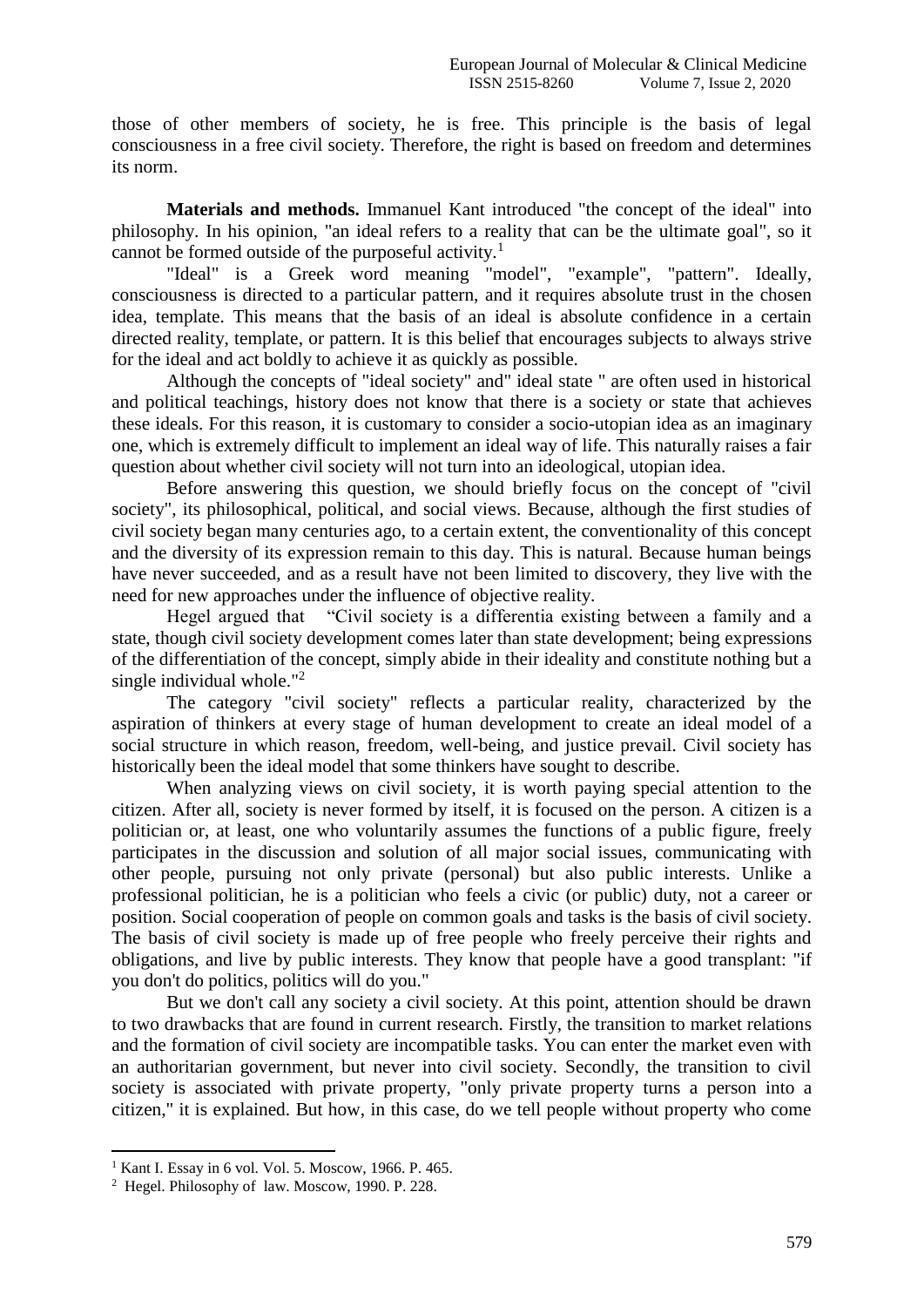out on the field only as a labor force? Moreover, giving in to personal interests not only hinders the emergence of civil society but also constantly delays the process - leading to the authoritarian government to make a decision again. In general, many issues cause complex, long-term, and very serious research and debate. Thus, we must conduct a deep scientific and theoretical analysis of our ideas about the ideal model of civil society.

Some researchers point out that the transition to civil society is carried out through a parliamentary political institution and other forms of the social and political activity of citizens. So, for example, researcher S. Abdusattarova speaks about the peculiar features of the civil society model as follows: «The peculiarity of this conceptual model is that it comes from the requirements of real life, based on the fundamental principles of the development of a democratically renewed society».<sup>3</sup> Undoubtedly, from a scientific and methodological point of view, this is the right idea. But is the Parliament (the parliamentary crisis that occurred in Russia in 1992-1993) and social and political activity (for example, the transport workers ' strikes in France in 2004-2005, mass movements of students in 2006) in a destructive direction? Are we not trying to artificially insulate civil society from the crises, undesirable aspects, and causes that haunt progress? The concept of "civil society" is not outdated, when it is outdated when it is still difficult to come" a prophecy that will one day lead to the development of the individual, which is not an absolute case of chance, in one form? No, civil society, no matter what terms it uses, has been the subject of research by many thinkers for centuries and has not yet been studied at an "outdated" level. Civil society is a complex of relations that are free from state influence and interference in public life, administrative pressure and constitute the sphere of the private life of people.

At the same time, civil society is an incredibly complex and multifaceted social phenomenon that can be divided into economic, political, and spiritual and moral directions. A multiparty system as the main features of civil society shows the diversity of political life and political institutions, the diversity of ideologies and views, the growth of the status of self-government bodies, the scale of the importance of mass media in the management of society. From this point of view, civil society is a society of equal persons and is a system of public and non - state institutions that promote the interests of individuals or communities. This means that equality and the development of civil institutions are the main characteristics of civil society. These indicators now exist in Uzbekistan, and civic institutions are being improved year after year. Based on this reality, we can say that we are now living at a fruitful dynamic stage of civil society formation.

A young researcher S.Abdusattarova examining social processes in civil society by modeling method says: «Abstract of social processes and with the design of theoretical models is carried out in a variety of ways. The simplest method is induction and deduction, analysis and synthesis. For example ,induction through the selection of simple, common facts, according to a predetermined rule, is widely used in statistical methods of estimation. When assessing the quality of products or cooked candies, there is no need to study the quality of all products or produced candies. Instead, they form a certain control group according to certain rules and, according to the results of modeling, simulation and expert group, judge the quality of these goods and products. Such methods are very often used in recognizing images, allocating the necessary components from the structure of the offered cultural services, identifying the features of the subsystem when they require rationalization and optimization. The goal of scientific induction is to identify the cause-and-effect relationship of processes, phenomena, and activities of the original object, among others. In

**.** 

<sup>&</sup>lt;sup>3</sup> Abdusattarova S.F. Socio-philosophical essence of the Decrees of the head of state in modeling the development of society (on the example of the Republic of Uzbekistan)//https:/The philosophical quest Journal. Vol 7 No 1 (2020) P.20.: Vol-7-Issue-1-January-2020/ journals.eduindex.org/index.php/tpq/article/view/19591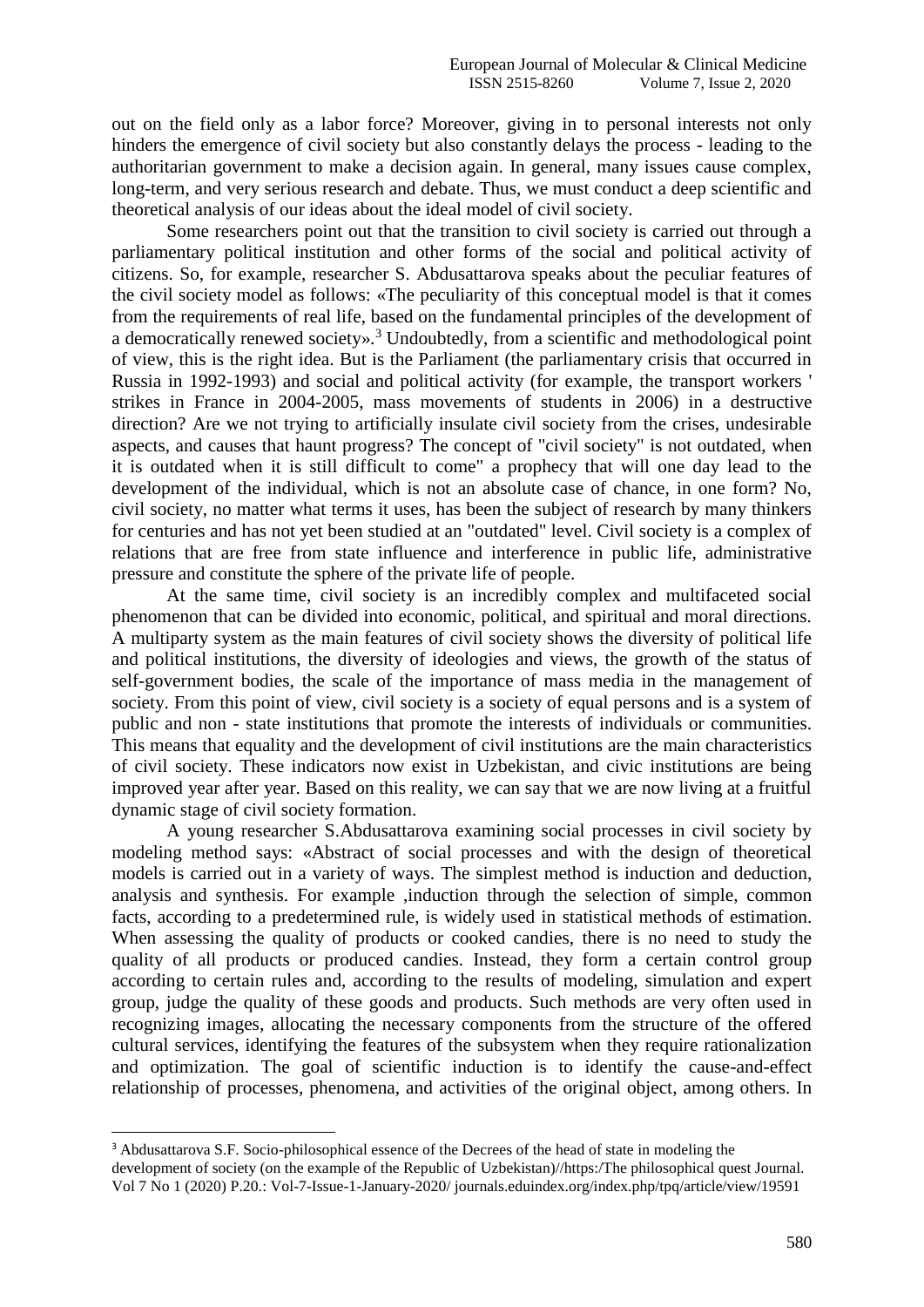this case, attention is paid to similarities, features, differences, dynamics of change, productivity, effectiveness, utility. Modeling the supposed social processes, the researcherexperimenter simulates new social processes, reveals hidden opportunities from actualization, effective methods of eliminating the retarding factors of the development of these processes.» 4

Civil society is an independent developer, an independent free buyer, an independent free civil society. In this regard, he identifies the economic foundations of civil society-signs, political foundations-signs, moral foundations. But this must be an absolute misunderstanding of the circumstances of "independence". It's a good thing that the buyer can't be independent of the manufacturer either since the manufacturer can't be independent of the buyer (citizen). They are independent of the unlawful interference of the state in establishing and carrying out its life activities, the implementation of their plans.

In civil society, citizens and their institutions are independent, free, and free from unlawful interference by the state. The state power has the right to interfere in the life and activities of citizens in all situations related to the protection of universal interests and ensuring their security, if necessary.

**Results and discussion.** Summarizing the theoretical concepts of civil society based on the constructed definitions and features, we can say the following. Some researchers argue that the formation of a civil society that does not depend on the state belongs to the first period of democratic development, to the first stage of market relations, while others put forward the idea that in a democracy the conflict between the state and society has been overcome, and the state with a democratic legal status is a political institution that has become a form of civil society. Another common view is that civil society is exactly the society in which it is currently developing. Proponents of a different approach suggest that current progress in some countries extends to the world.

Based on these considerations, we can conclude that civil society, no matter where, when it exists, has the following general ideas and principles: economic freedom, variety of ownership forms, market relations; the unconditional recognition, guarantee, and protection of the natural rights of man and the citizen; liberty and the democratic character of power; the rule of law, adequate legal protection of the individual; a legal state, based on the distribution of power and interaction between these layers; the political and ideological pluralism, existence of open opposition; and the freedom of the press; the lack of state intervention in citizens ' private lives, mutual satisfaction, responsibilities, and obligations between state and citizen; social stability, peace, cooperation, and national reconciliation; effective social policies that create a decent life for humans.

As long as people are always free to express their beliefs in a civil society environment, the question naturally arises as to the basis on which they unite. To unite members of society, first of all, the ideas and views of representatives of each social group must correspond to the principles on which society is based and develops. Representatives of different nationalities and ethnic groups, different categories of people develop their national culture based on these principles and simultaneously act as socially active members of society. They take an active part in the social life of the society, realizing that their material and spiritual needs are gradually met as the strategic goals of the society's development are realized.

Also, ideas that unite people throughout society should be inextricably linked to the goals and interests of the main social groups and categories. Every person, every member of

1

<sup>4</sup> Sitora Abdusattarova. (2020). The Significance And Role Of Modeling In The Knowledge Of Social Processes. *International Journal of Advanced Science and Technology*, *29*(7), 2204 - 2209. Retrieved from http://sersc.org/journals/index.php/IJAST/article/view/17490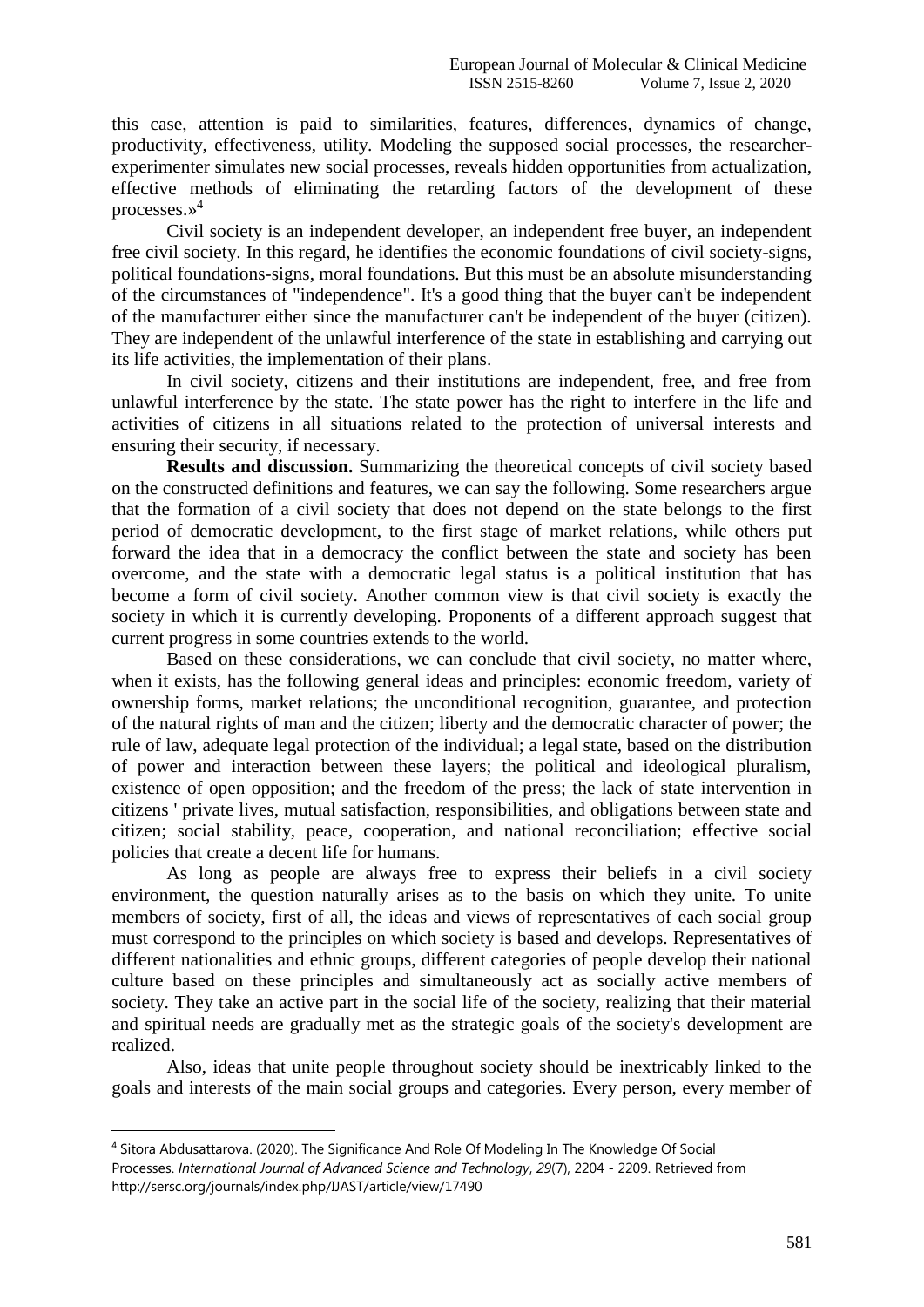society strives to realize their potential and meet their material and spiritual needs. The idea aimed at uniting the entire society includes the appropriate bases for the realization of the rights and interests of people. It is through this that it creates the ground for social cohesion. Thus, in civil society, individual freedom becomes an idea that unites all citizens, regardless of language, religion, or belief, an idea that supports the priority of human rights. One of the distinctive features of civil society is the principle of diversity of opinions and color representation of views. This is an important feature of legal consciousness in civil society. It involves the ability to freely express their opinions by each member of society, representatives of a social group. The following criteria play an important role in implementing this principle:

firstly, tolerance. This is one of the main features of civil society. It requires respect for any point of view, patience, even if they are bitter or unpleasant. Because, as we have already said, there are different points of view in civil society, completely different from each other, different values and religions live together and develop. The recognition of the right to express different views is the primary important basis for their cohabitation. Tolerance also creates the basis for other characteristics of social solidarity, such as calculation with unusual views, mutual respect.

Strengthening the quality of tolerance among members of society is one of the most important tasks of creating a new model of education that corresponds to the modern, priority directions of the national training program.

Secondly, the ability to boldly and confidently assert their rights is also one of the criteria that requires the principle of diversity of opinions and diversity of views. If a person does not believe that the law has sufficient force to protect them, they will never be able to fully exercise their rights in civil society. Several laws on mass media, political parties, and freedom of conscience and religious organizations have been adopted and are still in force in Uzbekistan, allowing for the exercise of human rights to freedom of expression.

Awareness of the inviolability of their rights allows a person to freely express their faith, and if necessary, to protect it. In this process, there is a connection between different thoughts and views. On this basis, a solid foundation will be created for cooperation, and first of all for social cohesion.

- Thirdly, social responsibility is another criterion that requires the principle of diversity of views and opinions. Such a society can successfully function and develop when members of society not only exercise their rights but also feel responsible for their implementation. The desire to exercise one's rights without a sense of social responsibility can make society dizzy. On the contrary, high social responsibility is the basis for the development of social solidarity. Responsibility means recognizing the limits of each citizen's rights and interests and therefore respecting the rights and interests of others. In other words, the inviolability of the rights of each member of society depends on how much respect they have for the rights of others.

In Western democracy, there are contradictions between economic freedom and political human rights. Although citizens have equal rights from a political point of view, from the economic side, not everyone can be the same, in the end, fewer developers unite against the losers. The democratic process allows this group to violate the economic rights of people with higher returns if they make up the majority when they unite. It is obvious that in Western democracy, free economic activity does not always correspond to the norms of political law, and political freedom does not always correspond to the needs and circumstances of private property ownership. In Uzbekistan, the political system itself and its basic principles are aimed at supporting private property. This harmony is a guarantee of civil society and the rule of law that is being built in Uzbekistan.